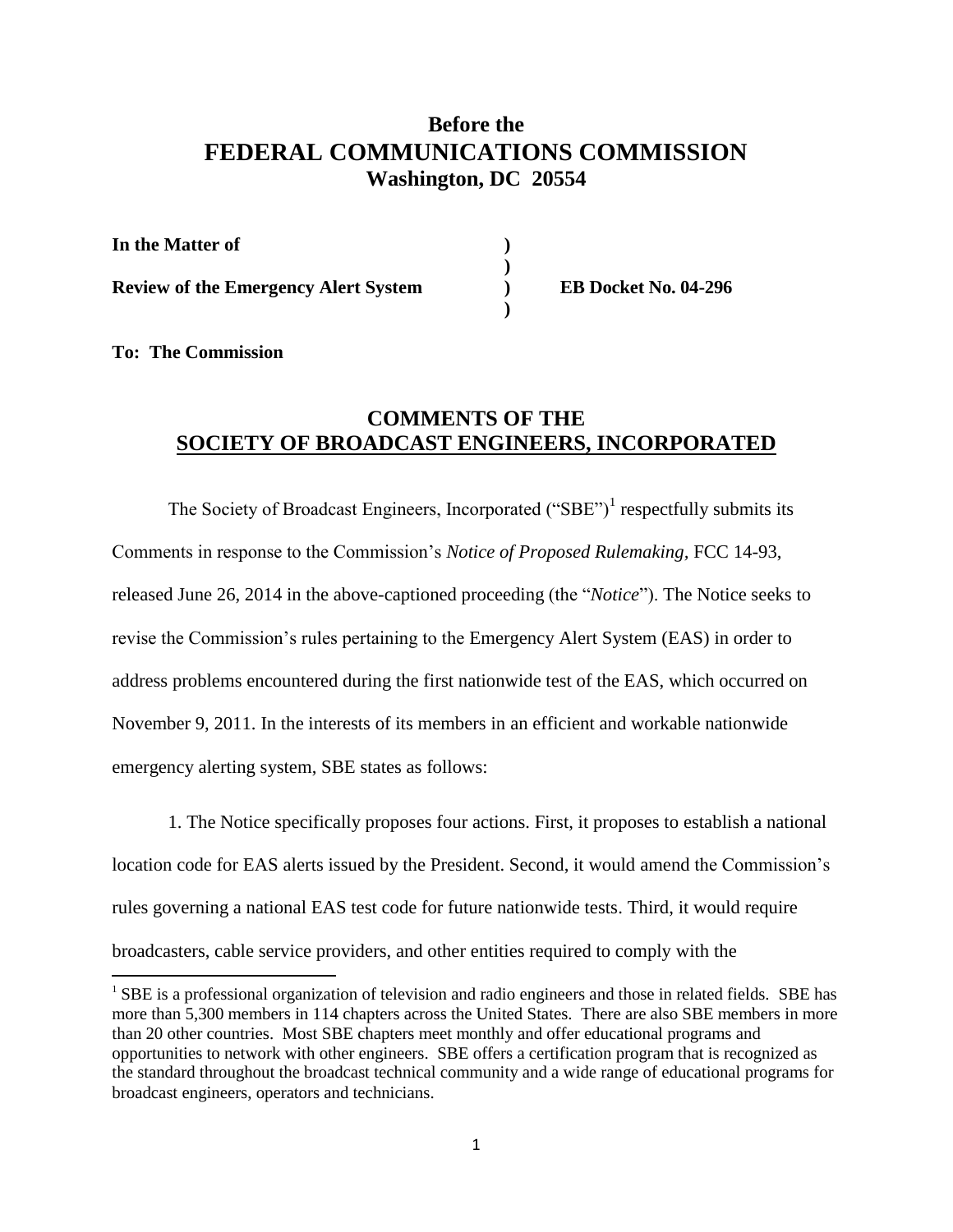Commission's EAS rules to file EAS test results data electronically. Finally, the Commission proposes to require EAS participants to meet minimal standards to ensure that EAS alerts are accessible to all members of the public, including those with disabilities. SBE's comments address three issues set forth in the Notice: (1) the proposed use of the National Periodic Test Code (NPT) as an alternative to use of a live code test; (2) the proposed electronic reporting of results for nationwide tests; and (3) the clarification of the obligation to broadcast an Emergency Alert Notification (EAN) immediately upon receipt thereof by the EAS participant.

2. It typically falls to the broadcast engineer at a given station to manage EAS tests and to ensure compliance with the Commission's regulatory obligations attendant thereto. SBE members therefore have a significant interest in the success of EAS and in the nationwide and other tests of the system. At the same time, however, the Commission must understand that there are substantial costs to broadcast licensees in EAS participation. In this proceeding, and in general, the Commission should proceed so that the cost to broadcasters in EAS participation is kept to an absolute minimum. In this proceeding, at paragraph 35, the Commission states that it is "mindful of the EAS Participants' concerns about cost and the desire for flexibility in managing their technical systems." However, it is clear from the remainder of that paragraph and elsewhere in this proceeding that the Commission's concerns about the cost of EAS participation take a back seat to its intention that EAS be available to all members of the public on a timely basis. SBE's view is that both goals can and must be achieved simultaneously. Going forward, however, EAS will not be a success if the Commission does not do what is necessary to minimize the cost of EAS participation and regulatory compliance to Commission licensees.

3. At paragraph 15 of the Notice, the Commission notes that in the first nationwide EAS test, it was decided to utilize the EAN because an EAN-based test most closely mirrored an

2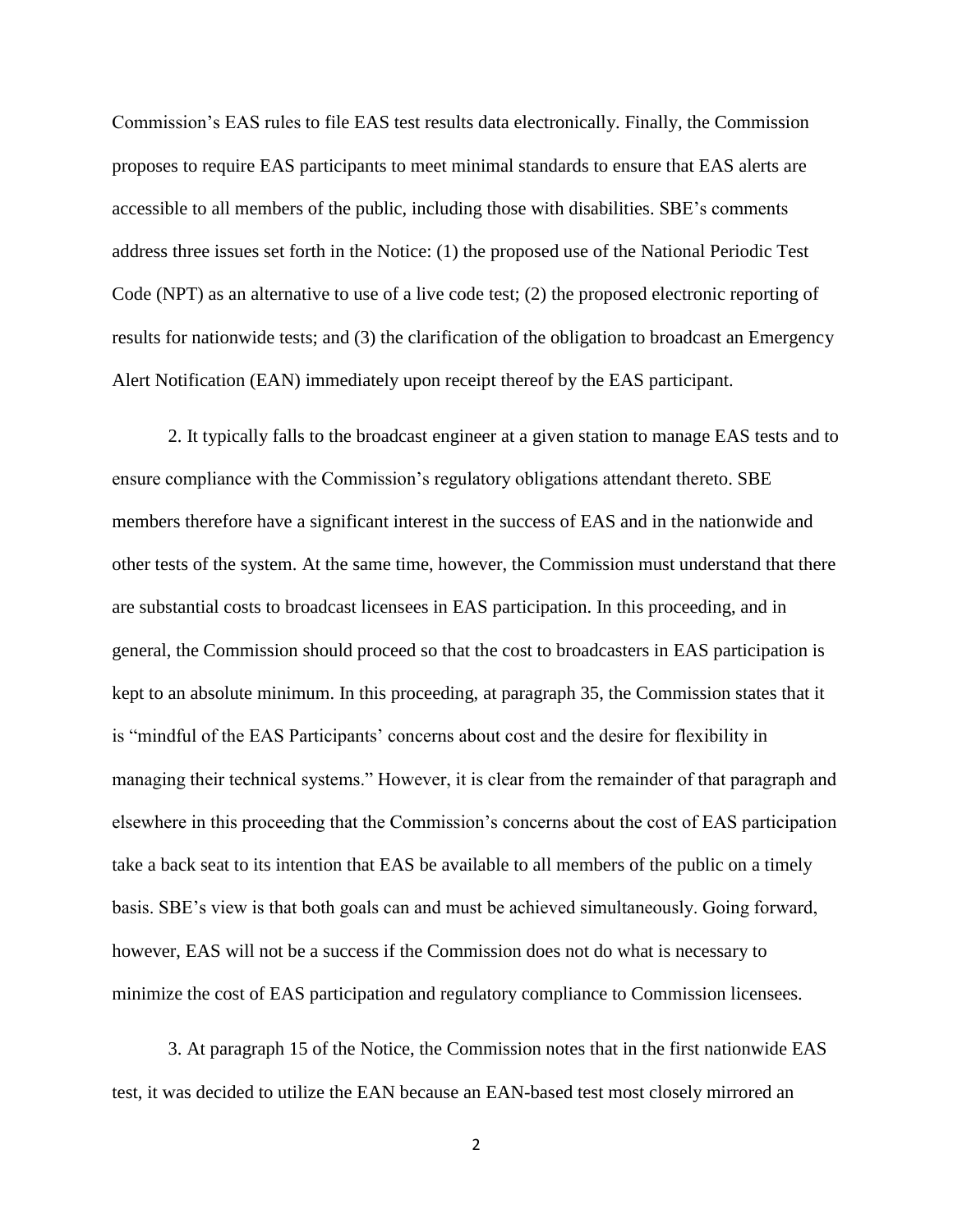actual alert. The Commission acknowledged the value of testing national-level EAS without using a live code such as the NPT in the future. One of the drawbacks of the use of EAN was that some deaf and hard of hearing people reported confusion because some EAS participants could not visually display the "This is only a Test" slide. Use of the NPT would avoid this. SBE notes that FEMA wishes to use the NPT code for the next nationwide test of the EAS component of IPAWS. SBE agrees that the NPT should be used for most nationwide EAS tests, but it should not require that broadcasters incur the cost of software and hardware upgrades that would be necessary in order for the NPT to emulate the EAN's priority, duration and termination qualities. Instead, the NPT should be enabled as it is currently programmed in most, if not all, EAS equipment as a -normal EAN emulated EAS alert. It is necessary to minimize the costs that implementing this would impose on EAS Participants. Use of NPT will avoid confusion and quell the fears of those who believe that it is unsafe to use the live code.The national test in 2011 revealed a number of issues and concerns with delivery of an EAN. A number of these issues dealt with message delivery to the end broadcaster. SBE would recommend that the NPT code be used to debug any issues that exist in the current system. The NPT code should be modified to emulate a full EAN with an appropriate termination code for this purpose. SBE would recommend that the message contain information such as a brief four second tone followed by three seconds of silence. This test sequence would allow for an NPT test to be run in an automated manner and later be analyzed for overall quality and receiveability. This would save the broadcaster time as the system is being debugged.

4. At paragraph 24 of the Notice, the Commission proposes the use of an electronic reporting system to facilitate filing of EAS test result data. Such would permit the obtaining by the participant of an electronic filing receipt to provide verification that the EAS participant has

3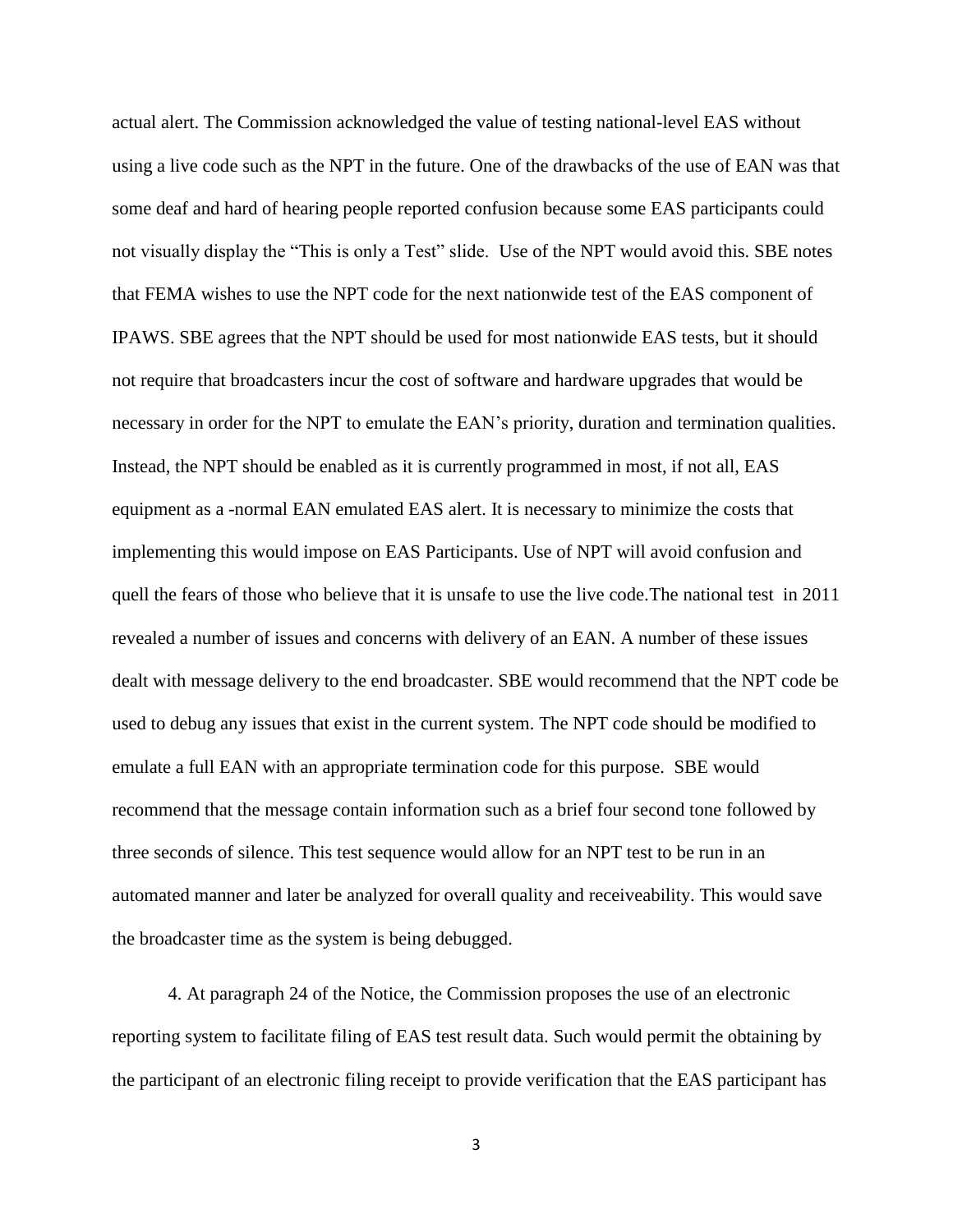submitted its report. Thus, the Notice proposes to create and include in the EAS rules the EAS Test Reporting System (ETRS) as the primary EAS reporting system, and to require that all EAS participants submit nationwide EAS test result data electronically via the ETRS for any future national EAS tests. EAS participants would have to file ETRS Form One <sup>2</sup> within one year of the effective date of revised EAS rules. SBE generally supports this proposal. Every radio station around the country should have the ability to access a computer that could be easily used for this purpose and it will streamline and reduce costs of EAS compliance if the ETRS is implemented. SBE recommends that the commission adopt the auto insertion of data as suggested in the NPRM. Auto insertion of data would save the user time by not having to re-enter repetitive data. The system should allow for an individual to easily correct such data.

5. In form one part two, SBE recommends that latitude and longitude data be entered as separate fields. SBE also recommends that an additional field be added to indicate whether the data being entered in these fields is using NAD 27 or some other datum. At the very least, the data in these fields needs to be made uniform. It is also recommended that form one part three allow for contact information related to the person making such data entries. Such contact information would include the ability to contact this person. With respect to form two, it is not practical for a broadcast station to know who the recipients of their public broadcast signal are. Therefore, the second question on the form should be replaced with the following question: "Did your station successfully retransmit the complete test event?" SBE would also recommend that all ETRS data be kept in a manner that is not directly accessible to the public but is accessible to

 $\overline{\phantom{a}}$ 

<sup>&</sup>lt;sup>2</sup>The ETRS adopted for the 2011 Nationwide EAS Test used three web-based forms: Form One asked each EAS Participant for identifying and background information, including EAS designation, EAS monitoring assignments, facility location, equipment type, and contact information, and other relevant data. Form Two asked each EAS Participant whether it received the Nationwide EAS Test alert code and, if required to do so, whether the EAS Participant propagated the alert code downstream. Form Three asked each EAS Participant to submit detailed information regarding its receipt and propagation, if applicable, of the alert code, including an explanation of any complications in receiving or propagating the code.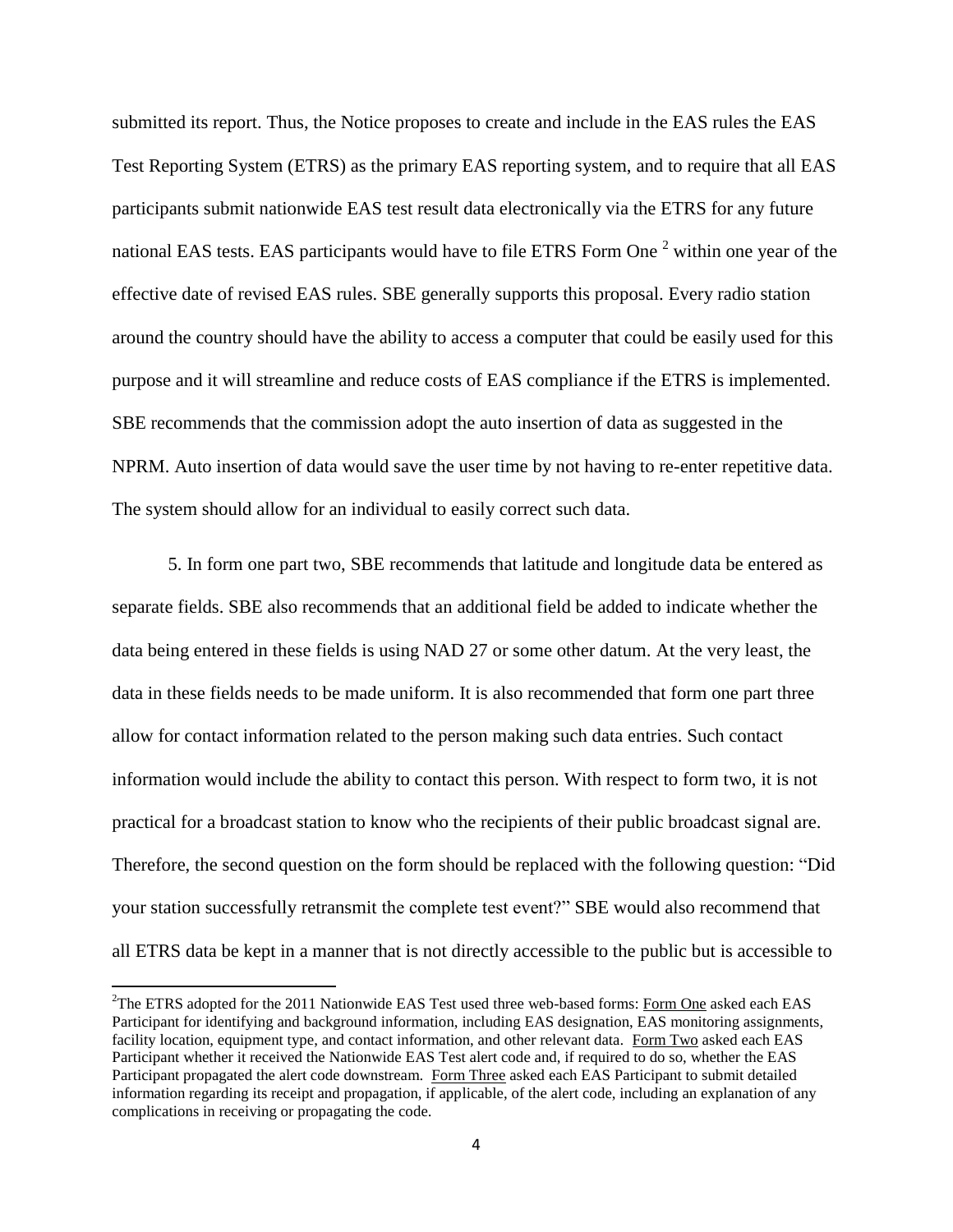the broadcaster and other EAS personnel, perhaps through the use of an FRN to log in and review such data. The login user should be able to view the complete data set as such information may be useful to that user (for example to determine who the recipients of their signal were during a test).

6. At paragraph 55 of the Notice, the Commission clarifies that its rules require that an EAN must be broadcast "immediately" upon receipt. This clarification will obviate an event that occurred in the 2011 test due to the fact that FEMA erroneously included a Time of Release code three minutes after the scheduled start time of the test, which caused delay to EAS message propagation. The Commission's rules clearly required that the EAN must be transmitted upon receipt and not on the Time of Release. SBE agrees that any delay in processing an EAN undermines its value in an emergency and that retransmitting an EAN alert immediately upon receipt is the only possible method to transmit alerts uniformly and consistently. As stated above, NPT should be treated in a like manner.